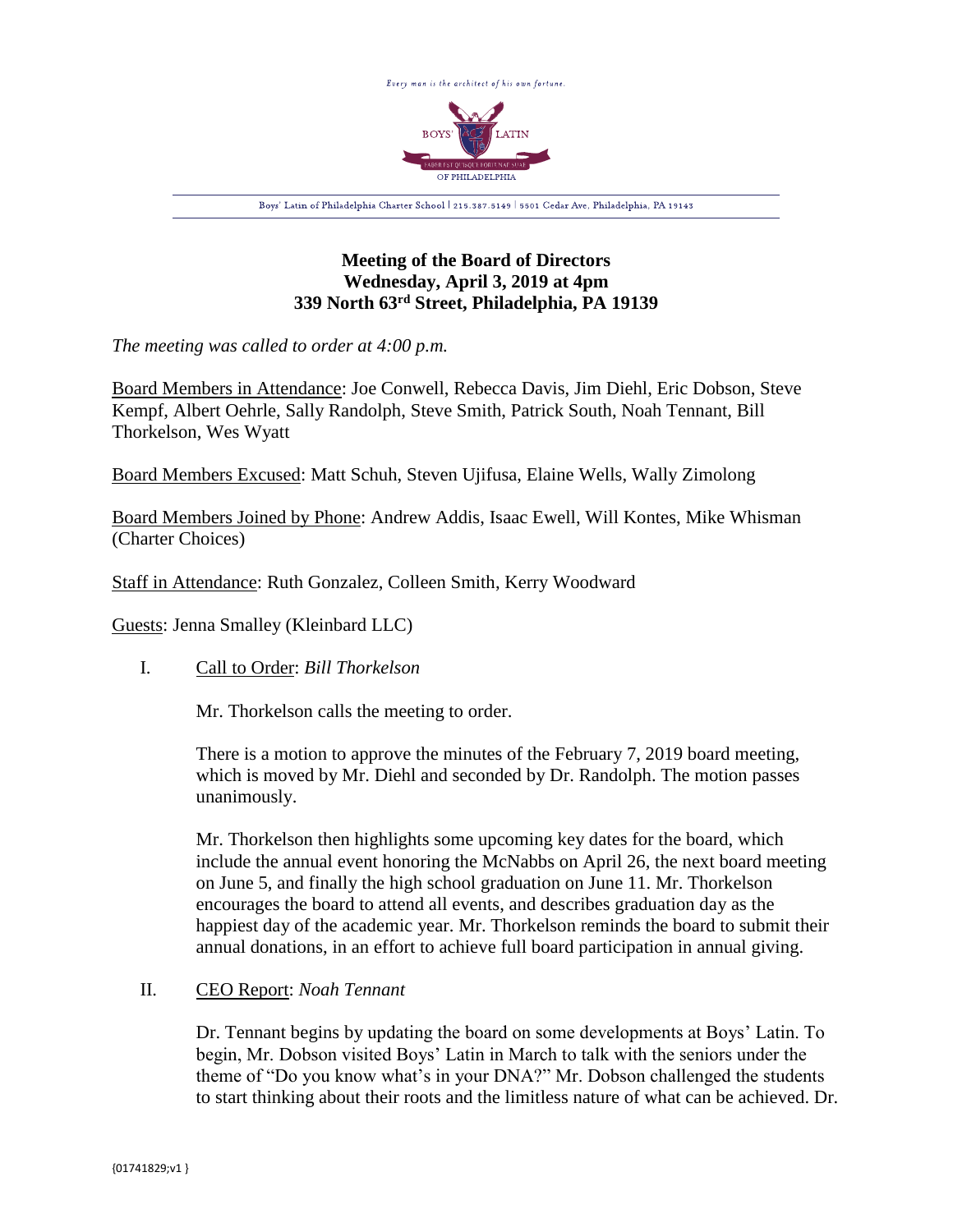Tennant describes how students surrounded Mr. Dobson as he left, and one student expressed interest in interning under Mr. Dobson over the summer. Dr. Tennant thanks Mr. Dobson for coming to Boys' Latin to talk to and inspire the students.

Continuing, Dr. Tennant announces that Boys' Latin will be putting on a theatre production of the play *Twelve Angry Men* this upcoming Thursday, Friday, and Saturday—with the cast consisting only of Boys' Latin students. Dr. Tennant congratulates Boys' Latin's talented bowling team, who won their second consecutive public league championship. Dr. Tennant notes the biggest trophy in the school's case belongs to the bowling team. Dr. Tennant states that Boys' Latin's basketball team were the 6A Division Champions and finished with a 23-6 overall record. Dr. Tennant congratulates R.J. McDaniel, who was named coach of the year for basketball, and Heidi Bonner, Director of College Advising, who won the Exemplary Professional School Counselor Award.

Dr. Tennant directs the board to a resume for Kenneth Bourne—Mr. Bourne is a Boys' Latin graduate from the Class of 2012, who earned his degree from Dennison and is the first Boys' Latin graduate with an advance degree, which he earned from Rutgers. Dr. Tennant describes how Mr. Ewell visits Boys' Latin multiple times per month for student disciplinary hearings, and the school would like to train someone to be an additional board hearing officer with the intent to facilitate conversations with students and families. Dr. Tennant describes Mr. Bourne as someone who is dedicated to serving the community. If this position is something the board decides to move forward with, Mr. Bourne would train under Mr. Ewell.

Dr. Tennant then directs the board to the proposed 2019-2020 school calendar, which requires board approval. Dr. Tennant explains how Boys' Latin's school calendar goes well beyond the minimal requirements from the state, which is to have 990 hours of instruction—Boys' Latin current has 1,100 hours at the Middle School and slightly more than 1,100 at the High School.

There is motion to accept the fiscal school year calendar for 2019-2020, which is moved by Mr. Diehl and seconded by Mr. Oehrle. The motion passes unanimously.

A discussion follows on how the Boys' Latin calendar compares to other Philadelphia public schools and charters.

Dr. Tennant ends with an update on college admissions, as 68 percent of seniors have been accepted to colleges out of a total 75 graduates. Dr. Tennant expects those number to increase further by June—Dr. Tennant explains that approximately eight students have not applied, as those students are considering art school, truck driving school, or the military. Dr. Tennant notes that Boys' Latin will help these students figure out what next steps to pursue.

Dr. Tennant concludes his presentation.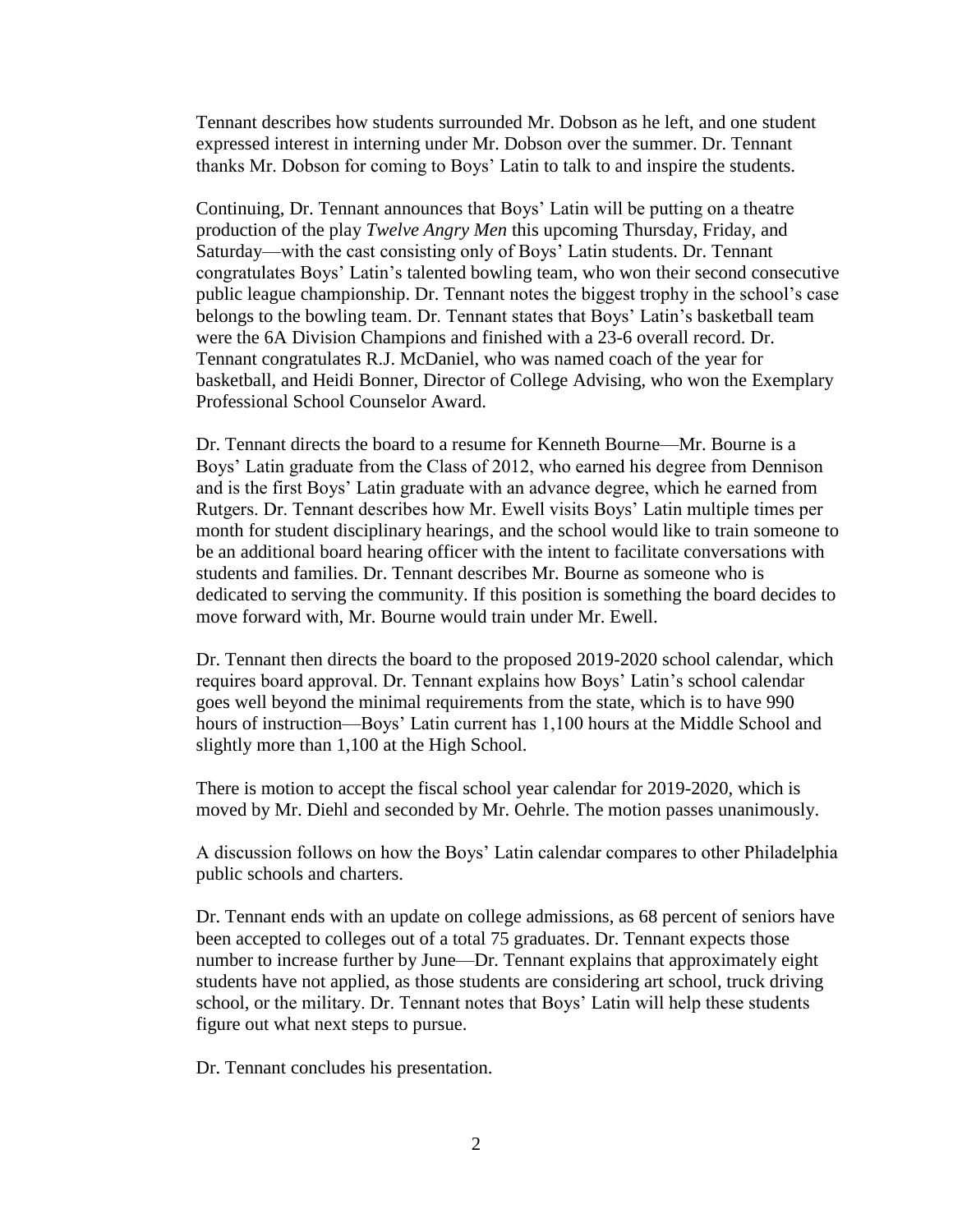## III. Board Committee Reports

#### a. Parent Liaison Report: *Noah Tennant*

In the absence of Elaine Wells, Dr. Tennant delivers this report. Dr. Tennant begins by sharing that on May 14, Dave Hardy will be coordinating an event at City Hall in an effort to encourage city council not to sign a resolution that would put a moratorium on charter school expansion. Mr. Hardy will attempt to bring a large parent presence to address the media and show the voter base's dedication to charters. Boys' Latin will provide a bus leaving directly from campus to attend the event. Dr. Tennant adds that the event will take place outside of City Hall, beginning at 9:00 am.

Dr. Tennant concludes his presentation.

### b. Finance: *Will Kontes, Kerry Woodward*

Mr. Kontes begins by stating that the finance committee met on March 20, and had a very robust meeting. The committee discussed the February financial report, outstanding loans, reviewed the development report, cash projections, capital spending plan, five-year projects, science labs project, and faculty compensation.

With regard to the February financial report, Ms. Woodward explains that the headlines from the balance sheet show that Boys' Latin is in a strong financial position. Cash on hand is at \$2.7 million which is attributable to stronger than budgeted revenues and tightly controlled expenses. Continuing, Ms. Woodward states that the income statement show that average daily membership, or the number of students enrolled and attending Boys' Latin, is better than expected due to the hard work of principals and deans who help struggling students. Ms. Woodward adds that Boys' Latin is receiving a larger per pupil revenue rate than expected from the School District of Philadelphia. Ms. Woodward explains that every year Boys' Latin is given an estimate as to what the school is paid per general education and per special education student—midway through the next school year, Boys' Latin receives a revision to that number. Three years ago Boys' Latin was hit with a massive clawback, so the finance committee has budgeted conservatively ever since to account for such potential losses. Boys' Latin has not been given a final number for this fiscal year, but Mr. Whisman anticipates that number should come in by May 1.

Ms. Woodward notes that one expense variance is special education instruction—this year Boys' Latin is \$345,000 under budget, which is driven by conservative budgeting and a robust staff. Ms. Woodward explains that if Boys' Latin is not able to meet a student's full educational needs, Boys' Latin must provide tuition for that student to enroll in another school. Dr. Tennant thanks Bethany Younkers, the head of Boys' Latin's special services, for her efforts in bolstering the special education program.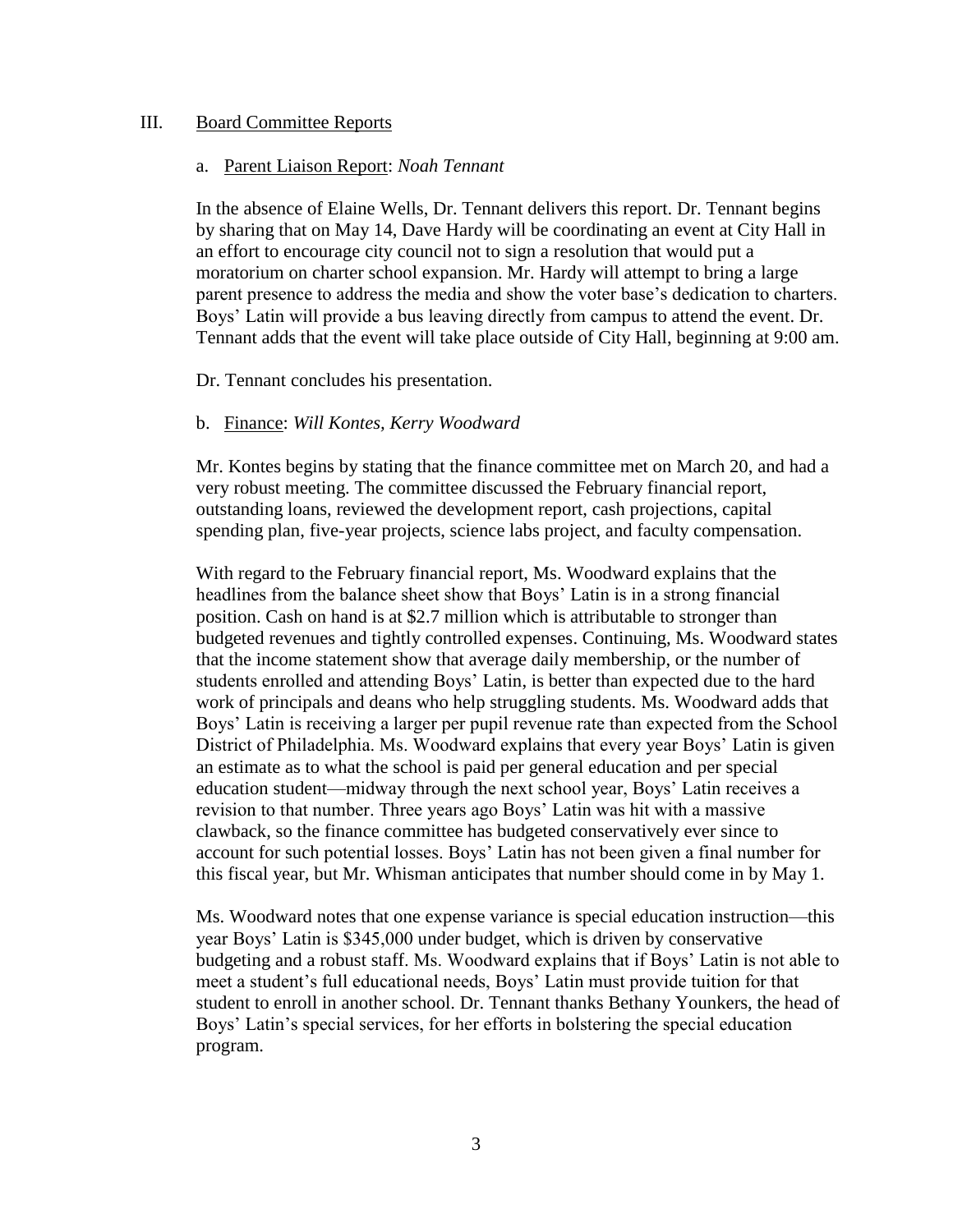A discussion follows on the potential clawback, how those monies would be paid back, and the idea of setting up a "clawback reserve" account to help cushion Boys' Latin against future financial impact.

Mr. Kontes adds that the staff deserve a lot of credit for how they approached the changes in the special services program, and thanks Ms. Woodward for her hard work in putting the numbers together.

Mr. Kontes and Ms. Woodward conclude their presentation.

## c. Development: *Patrick South, Colleen Smith*

Mr. South begins by directing the board to the Development Analysis Report, which shows that Boys' Latin is tracking well this year so far in terms of overall fundraising and development. Over \$1.3 million has been received, which has well exceeded the goal of raising \$1 million. Mr. South notes that EITC has been very successful, along with individual giving, grants and foundations.

Moving onto the annual event, Mr. South notes that Boys' Latin continues to outperform as gross revenue so far has exceeded the overall goal of \$275,000. Mr. South adds that expenses are in line and the committee is looking forward to a successful, fun event. Mr. South describes how that committee is continuing to drive for potential fundraising still out there by reaching out to former donors. Mr. South encourages the board to attend the event, and spread the word to friends as colleagues as tickets are still available.

Ms. Smith is excited to share that this year Boys' Latin chose Arshay Cooper to be the keynote speaker at the annual event. Mr. Cooper is a distinguished author and US Rowing Golden Oars recipient, and was the part of the first all-male African American crew team in Chicago. Mr. Cooper wrote a memoir about his formative experiences called *Sugawater* which is currently being made into a documentary. Dr. Tennant adds that Mr. Cooper has already visited Boys' Latin and spent some time with students; some of those students were even included in the documentary. Ms. Woodward adds that Mr. Cooper's attendance will be a surprise to Mr. McNabb.

Continuing, Mr. South reminds the board that the patron's party will be at the home of Marianne Dean on April 10. Mr. South then proposes forming a development committee to help bolster the efforts of those who have helped drive giving over the years. The goal is to have this committee up and running by the beginning of the next fiscal year.

Mr. South and Ms. Smith conclude their presentation.

d. Facilities: *Joe Conwell*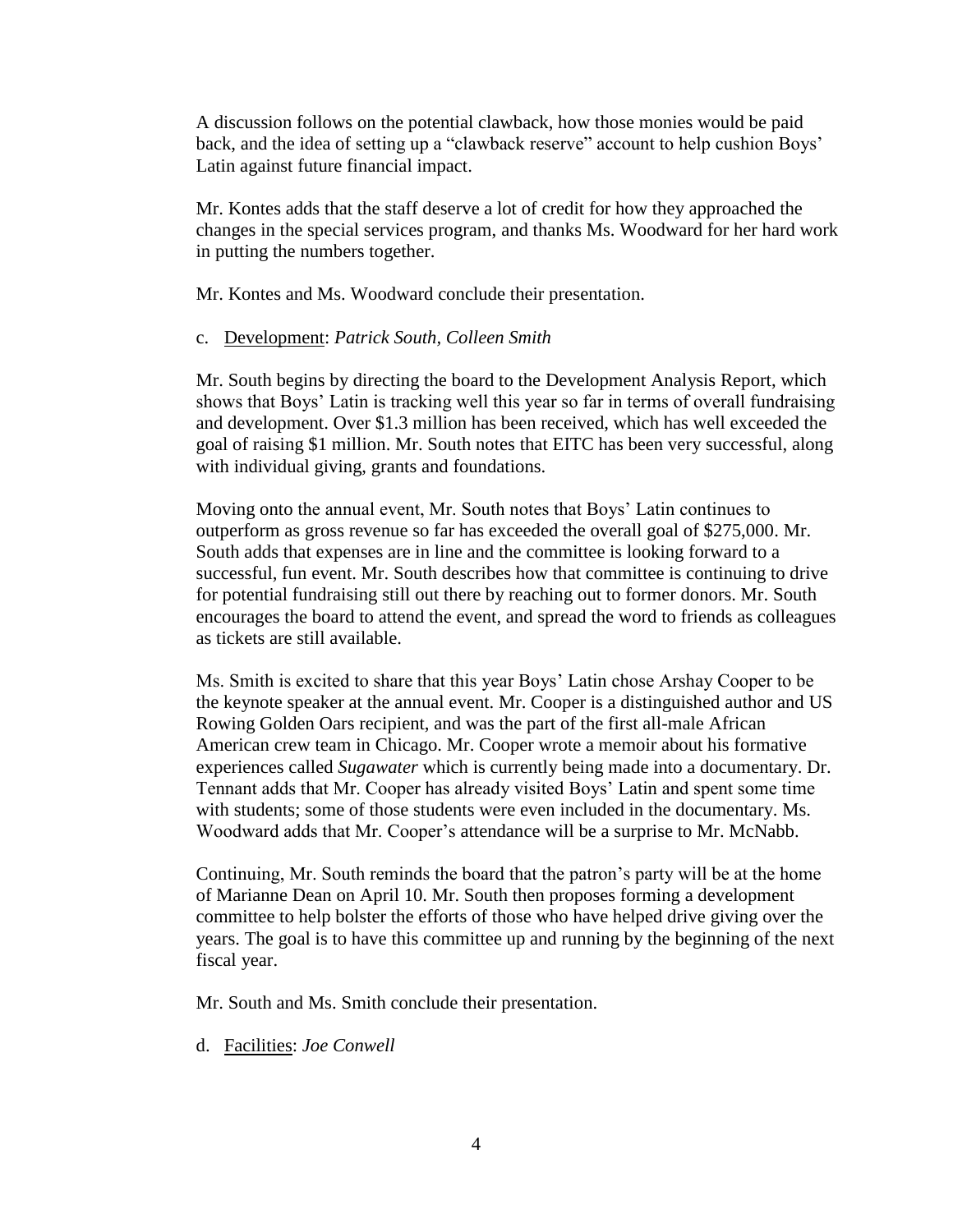Mr. Conwell begins by summarizing the recent facilities projects undertaken at Boys' Latin, namely designing and pricing the two proposed science labs for the high school. Mr. Conwell announces that the facilities committee believes Boys' Latin is in the fortunate position to go ahead with both labs. Mr. Conwell explains that originally the plan was to construct the chemistry lab first, followed by the biology lab, but the pricing came in better than expected. Mr. Conwell proposes that the board approve a \$325,000 expenditure for both the chemistry and biology labs. Mr. Conwell states the facilities committee met last week, Ms. Woodward reviewed the numbers, and they concluded the resources are currently available to go through with both labs. Mr. Conwell explains that construction projects like this run into problems with timing of the school year and cost overruns—the way the plans are now neither variable will be of issue. Boys' Latin reached out to five contractors, received two bids, and opted for the lowest bid.

A discussion follows on the budgeting for the science labs, and costs related to construction and architectural design.

There is a motion to approve the renovation of two existing science classrooms into a modern chemistry lab and a modern biology lab at Boys' Latin's high school, at a cost not to exceed \$360,0000, and to be completed no later than August 15, 2019, which is moved by Mr. Oehrle and seconded by Mr. Diehl. The motion passes unanimously.

A discussion follows on what the labs will look like, the potential for any local companies who may want to subsidize their production, and the grant approval process.

Mr. Conwell notes a future project for the facilities committee will be deciding what to do with the church on the middle school campus in terms of demolition to create more outdoor space or renovations. Mr. Conwell adds that this will be a costly project, as the church is over 100 years old.

In terms of a strategic plan, Mr. Thorkelson adds that Boys' Latin is looking to move forward with a campus master plan—Ms. Woodward introduced the board to a company MIS which gave the school an idea as to what a master plan would cost from an architectural standpoint. MIS noted that Boys' Latin is on two separate campuses, what if the school consolidated? What would that cost? Mr. Thorkelson notes that Boys' Latin should look to resolve what it's doing architecturally vis-à-vis the strategic plan.

Mr. Conwell concludes his presentation.

IV. Strategic Plan Initiative a. New Faculty Compensation Plan: *Dr. Tennant, Ms. Woodward*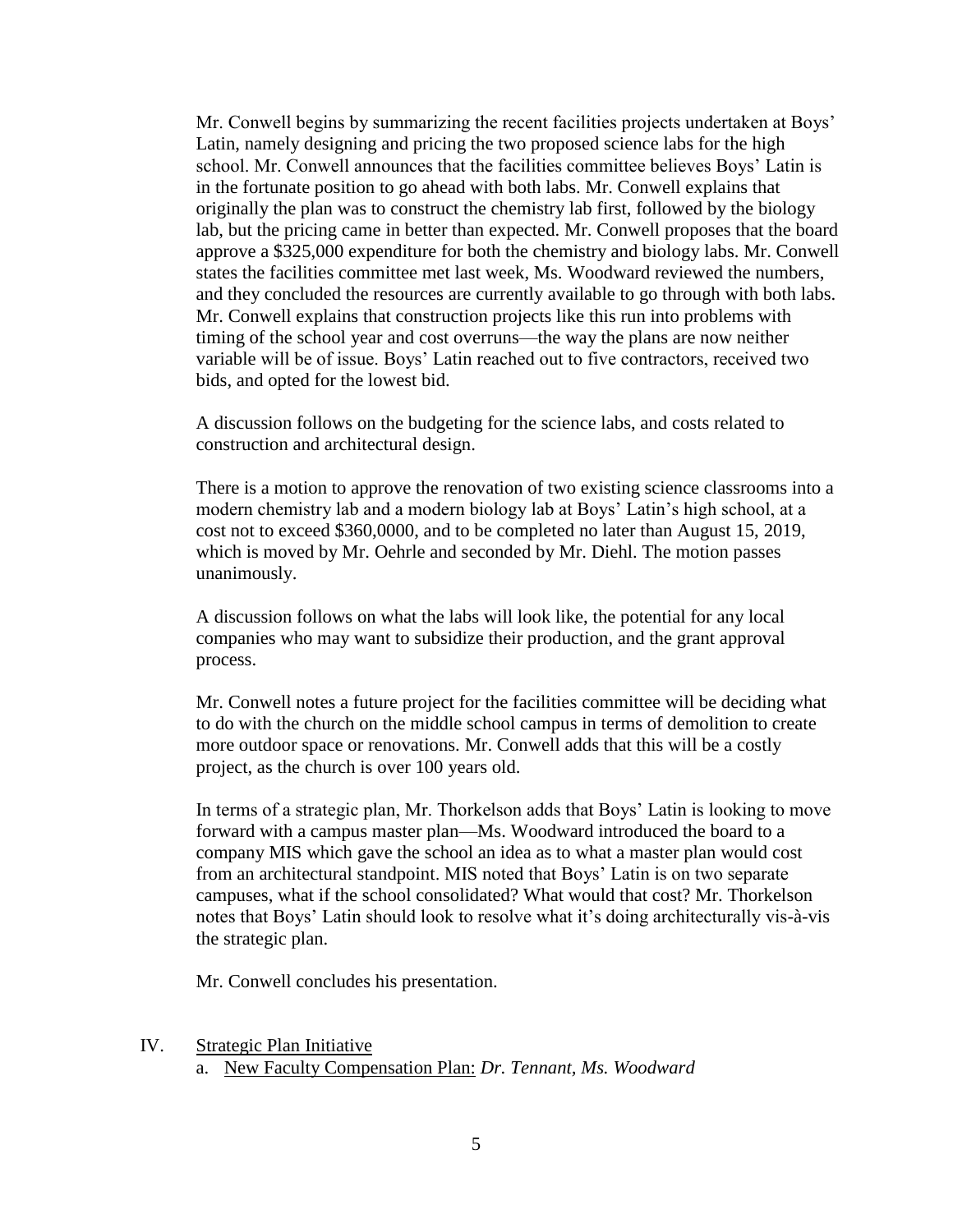Mr. Thorkelson begins by explaining that one of the goals of the strategic plan is to review and address faculty compensation., Mr. Thorkelson notes that in order to attract and retain good faculty and staff, Boys' Latin must pay appropriate market wages. Spearheaded by Dr Tennant, Ms. Davis, and Ms. Woodward, the current compensation program has been evaluated, and the team has developed an alternative compensation structure.

Dr. Tennant shares the same belief, and believes the new compensation structure to be an investment Boys' Latin needs to make in order to grow and to move forward. Dr. Tennant believes that money spent reflects the priorities of the organization.

Dr. Tennant begins a presentation on strategic planning changes related to current practices and the proposed compensation structure. Dr. Tennant notes that the school strives to make it a habit to ensure everything relates back to the Boys' Latin mission—which is preparing boys for success in college by developing important relationships and critical thinking. This comes down to work being done in the classroom, and the best thing the school can give its students are excellent teachers. The challenge for Boys' Latin then is to retain those teachers. Dr. Tennant explains how the committee developed strategic initiatives to make sure Boys' Latin is attracting, retaining, and developing a strong faculty and administration that supports the school's mission.

Ms. Woodward notes that Boys' Latin's past practices included posting a table of salary range in relation to years of experience. The staff was happy with the transparency, but expressed concern that their salaries could max out at a certain amount. Boys' Latin salaries have been historically competitive with the School District of Philadelphia, with excellent benefits.

A discussion follows on the annual turnover for Boys' Latin, compared to the School District average.

Dr. Tennant then displays a proposed faculty compensation chart, which Ms. Woodward describes as the culmination of 12-18 months of research and data collection. Ms. Woodward thanks Ms. Davis for the amount of time spent drafting this proposed structure, as the committee feels excited about the plan.

Dr. Tennant then breaks down the structure for the board, which is broken down by teaching level, annualized salary, and attributes and achievements. There are five different tiers of teachers, ranging from Novice, Practiced, Developed, Distinguished, and Excelsior, with proposed salary ranges for each ranking. Dr. Tennant notes that one factor included in ranking teachers in certifications, for example in Latin—which can be rarer.

A discussion follows on how the chart was developed to be Boys' Latin-specific, and issues that could be faced from staff who may not agree with their category. Dr. Tennant states that this structure provides a professional pathway for teachers, as the